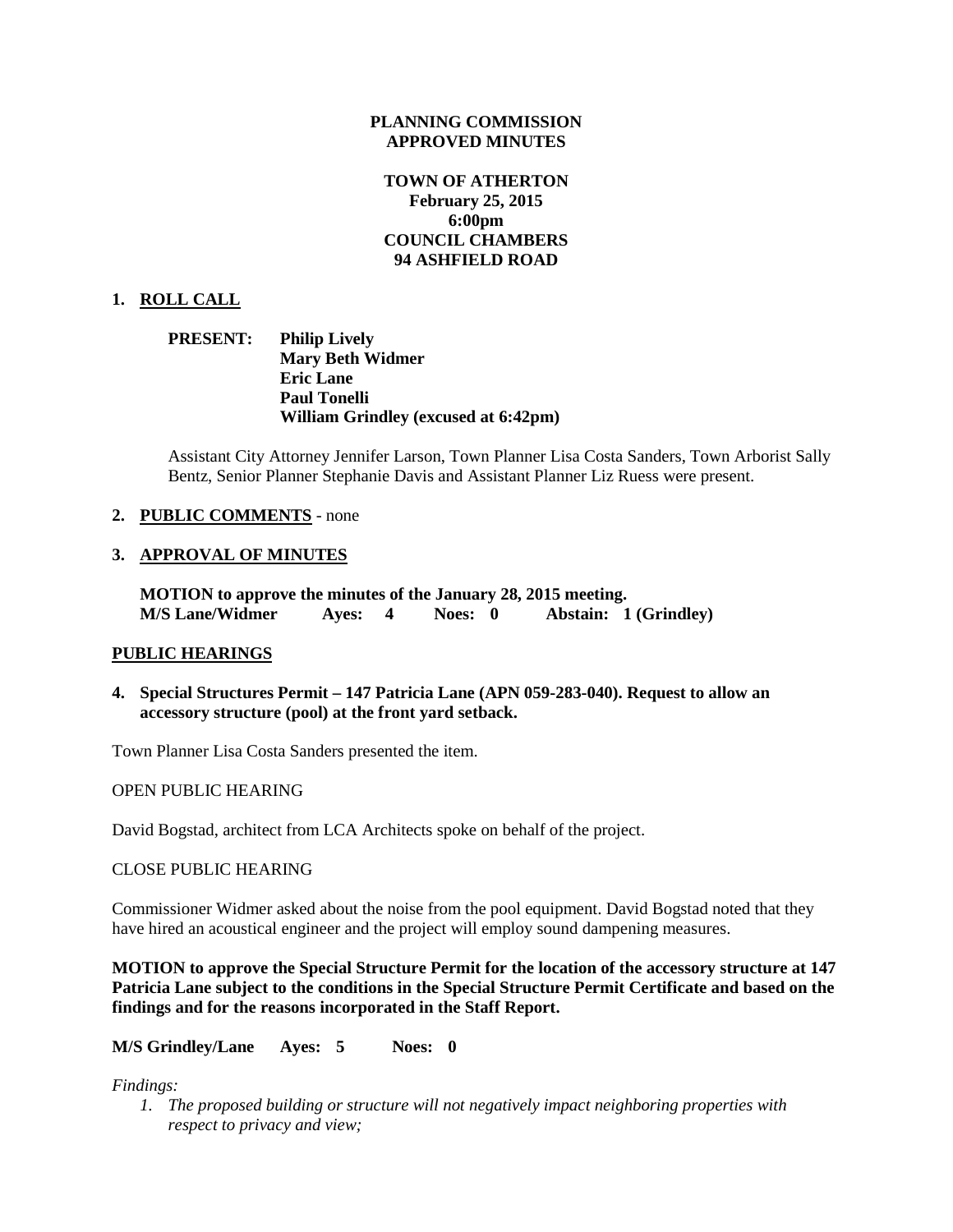- *2. The proposed building or structure complies with other development standards, restrictions, or limitations for the proposed building or structure, such as height and landscaping screening; and*
- *3. The granting of the special structure permit is consistent with the objectives of the general plan and this title.*

Chair Lively advised of the 10-day appeal period.

# **5. Special Structures Permit – 30 Belbrook (APN 073-202-810) Request to allow an accessory structure (pool) at the front yard setback.**

Town Planner Lisa Costa Sanders presented the item.

Chair Lively asked how many trees will be removed. Scott Lewis, landscape architect answered that all redwoods and oaks on the property are staying.

# OPEN PUBLIC HEARING

Louis Butler, architect, spoke on behalf of the project. He noted that a ridge of rock was discovered during grading that wasn't discovered during soil boring so some of the design was based on necessity.

Commissioner Lane asked why the pool got bigger in the second design. Louis Butler noted that the pool relates to the large room on the lower level of the house and that the size of the pool was a design-based change.

Commissioner Grindley asked where the pool equipment will be housed. Louis Butler answered that it will be southeast of the pool and there will be noise mitigation.

Commissioner Lane asked if anyone spoke with the downhill neighbor. Louis Butler responded that there was no interest from the neighbor in the project.

Commissioner Widmer brought up the subject of storm water drainage. Scott Lewis answered that the water will go into a retention tank and down toward the creek. He noted that the amount of water runoff will not increase.

### CLOSE PUBLIC HEARING

The Commissioners discussed the geographical hardship of the site. Commissioner Lane noted that he thinks the project could have been designed differently.

**MOTION to approve the Special Structure Permit for the location of the accessory structure at 30 Belbrook Way subject to the conditions in the Special Structure Permit Certificate and based on findings and for the reasons incorporated in the Staff Report.**

# **M/S Tonelli/Widmer Ayes: 4 Noes: 1 (Lane)**

### *Findings*

- *1. The proposed building or structure will not negatively impact neighboring properties with respect to privacy and view;*
- *2. The proposed building or structure complies with other development standards, restrictions, or limitations for the proposed building or structure, such as height and landscaping screening; and*
- *3. The granting of the special structure permit is consistent with the objectives of the general plan and this title.*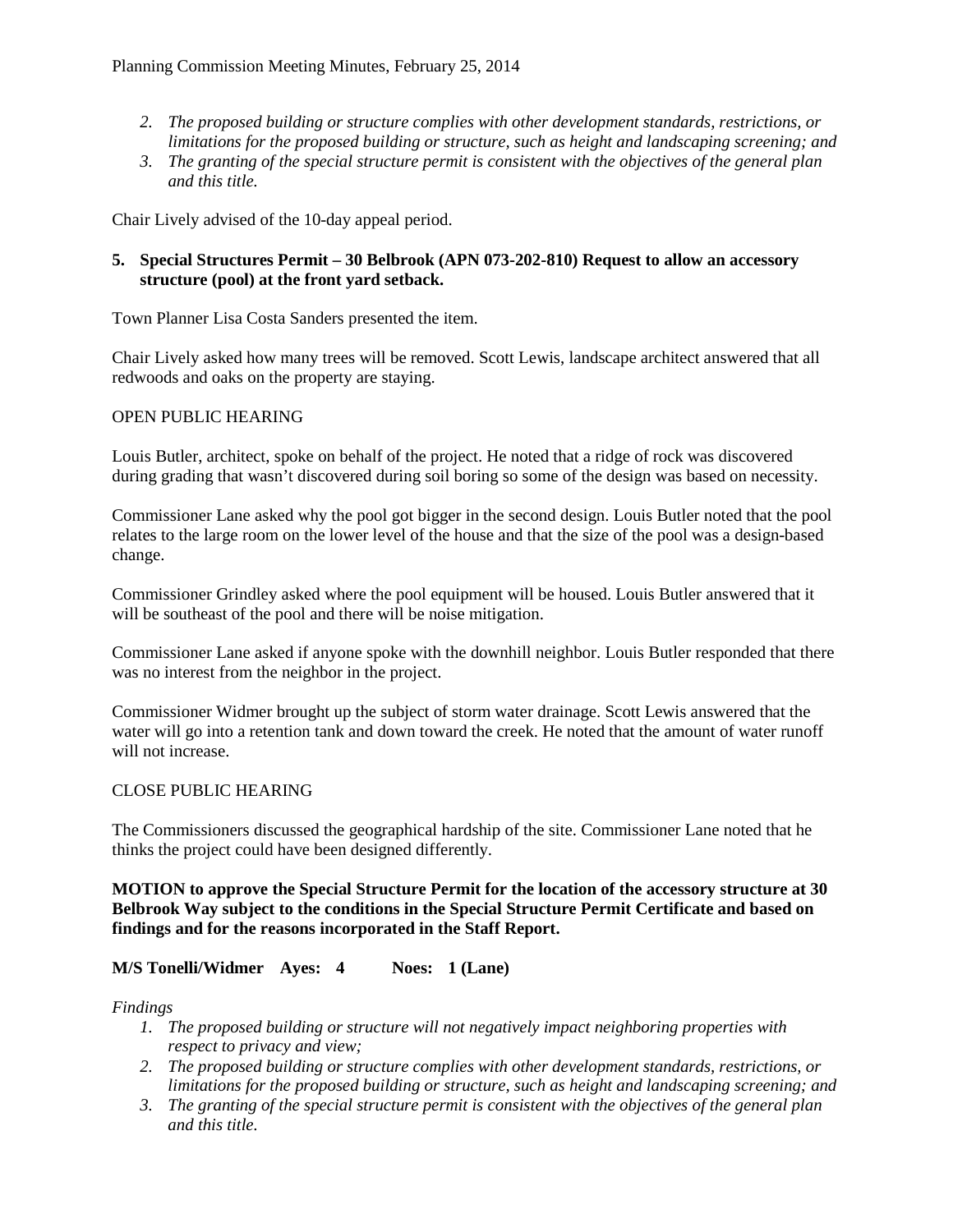Chair Lively advised of the 10-day appeal period.

**6. Special Structures Permit – 53 Atherton Avenue (APN 070-230-200). Request for Special Structure Permit to allow a basement under an accessory building.**

Town Planner Lisa Costa Sanders presented the item.

OPEN PUBLIC HEARING

Michael Mosey, Dumican Mosey Architects, spoke on behalf of the project.

# CLOSE PUBLIC HEARING

**MOTION to approve the Special Structure Permit at 53 Atherton Avenue based on the findings and for the reasons enumerated in the staff report and subject to the conditions listed in the draft Special Structure Permit to allow a basement under an accessory building.**

**M/S Lane/Lively Ayes: 5 Noes: 0**

*Findings:*

- *1. The proposed basement will not impact heritage trees and the proposed basement lightwells are located on the interior side of the yard.*
- *2. The proposed basement will not negatively impact neighboring properties with respect to privacy and view.*
- *3. The granting of the special structures permit is consistent with the objectives of the general plan and this title.*

Chair Lively advised of the 10-day appeal period.

**7. Special Structures Permit – 95 Faxon Road (APN 070-343-100) Request for a Special Structure Permit to allow a basement to extend beyond the footprint of the main residence.**

Town Planner Lisa Costa Sanders presented the item.

OPEN PUBLIC HEARING

David Ramer, architect, spoke on behalf of the project.

CLOSED PUBLIC HEARING

Commissioner Grindley asked about the exhaust from the pool equipment. David Ramer noted that equipment is being located in the basement to minimize noise and that the exhaust will be pulled out.

**MOTION to approve the Special Structures Permit at 95 Faxon Road based on the findings and for the reasons enumerated in the staff report, subject to the conditions listed in the draft Special Structure Permit to allow a basement outside of the footprint of the first floor.**

**M/S Grindley/Lane Ayes: 5 Noes: 0**

*Findings:*

*1. The proposed building or structure will not negatively impact neighboring properties with respect to privacy and view.*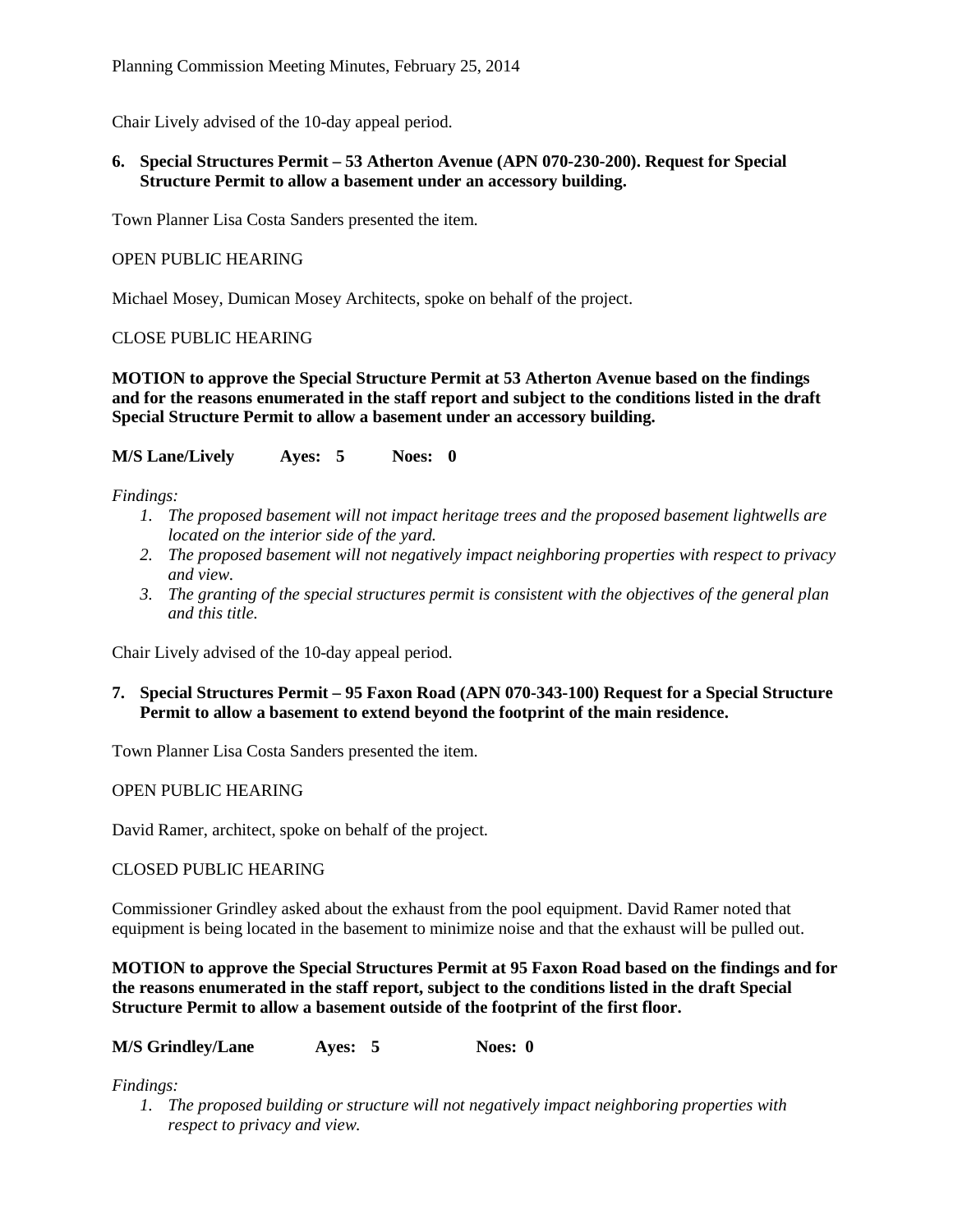- *2. The proposed building or structure complies with other development standards, restrictions, or limitations for the proposed building or structure , such as height and landscaping screening.*
- *3. The granting of the special structures permit is consistent with the objectives of the general plan and this title.*

**MOTION to approve the Special Structure Permit at 95 Faxon Road based on the findings and for the reasons enumerated in the staff report, subject to the conditions listed in the draft Special Structure Permit to allow a basement under an accessory building.**

#### **M/S Grindley/Lane Ayes: 5 Noes: 0**

*Findings:*

- *1. The proposed basement will not impact heritage trees and the proposed basement lightwells are located on the interior side of the yard*
- *2. The proposed basement will not negatively impact neighboring properties with respect to privacy and view.*
- *3. The proposed basement complies with other development standards, restrictions, or limitations for the proposed building or structure , such as height and landscaping screening.*
- *4. The granting of the special structures permit is consistent with the objectives of the general plan and this title.*

Chair Lively advised of the 10-day appeal period.

### **8. Housing Element – Consideration of a General Plan Amendment for the Housing Element Update.**

Town Planner Lisa Costa Sanders introduced the item. Josh Abrams, consultant, gave and update on the California Department of Housing and Community Development (HCD) feedback.

Chair Lively congratulated Josh Abrams and staff on getting the draft done.

The Commission discussed the scope of the Housing Element and the state's requirements with regard to compliance and reporting.

OPEN PUBLIC HEARING CLOSE PUBLIC HEARING

# **MOTION to adopt the Final Housing Element Update with the additions and changes requested by the California Department of Housing and Community Development.**

**M/S Lane/Tonelli Ayes: 4 Noes: 0 Excused: 1 (Grindley)**

Chair Lively advised of the 10-day appeal period.

#### **9. Ordinance – Consideration of an Ordinance to Amend Atherton Municipal Code Chapter 17.56 regulating Special Events**

Town Planner Lisa Costa Sanders presented the item.

OPEN PUBLIC COMMENT

CLOSE PUBLIC COMMENT